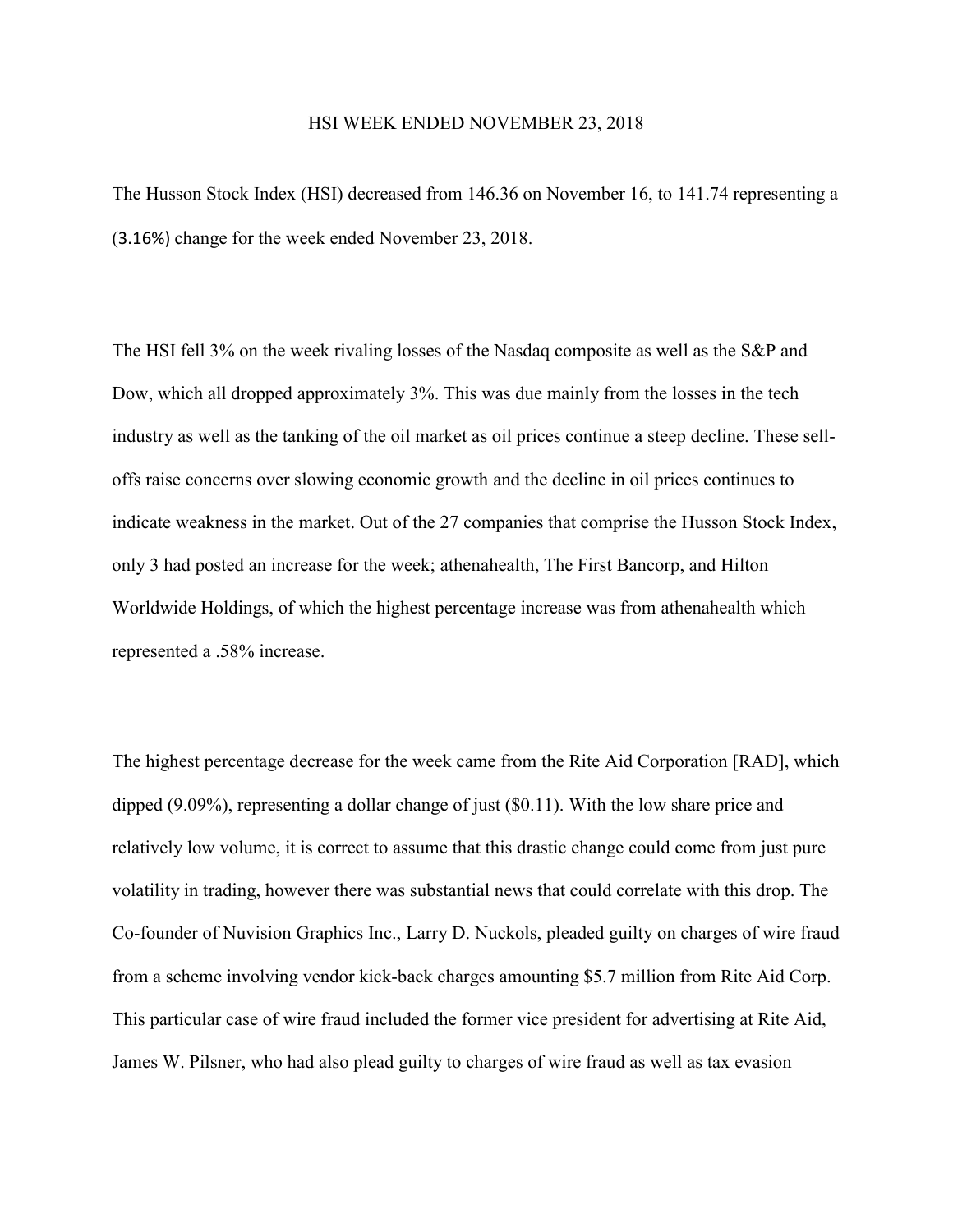earlier this Fall. Although this news shows RAD as more of the victim of crime, it could have affected the trading of the stock this week.

Lastly, another high dollar change for the week came from Charter Communications [CHTR], which posted a decrease of (\$19.11) from \$328.54 to \$309.43, representing (5.82%). Many of the index reports include changes from Charter as the stock repeatedly teeters from a substantial negative week, to a drastic positive week, never really choosing a particular trend to follow; this is what appears to be the case for this week. However, there is significant news on Charter [CHTR] and Comcast [CMCSA], which are both going to trial after failing to get lawsuits over racial discrimination dismissed. Byron Allen, the founder and CEO of Entertainment Studios, has sued Charter as well as Comcast for their apparent racial discrimination over differences in treatment of white owned companies versus companies that are owned by African Americans; in particular, Entertainment Studios. The motion to dismiss was denied by a lower court and then backed by the U.S. Court of Appeals, allowing the case to move forward; which leaves Charter and Comcast in a difficult legal situation. Investors, who don't take very lightly to civil cases, seemed inherently pessimistic as the news broke this week, leading to sell-offs that are rather typical for the stock. The real affect will be accentuated as the case comes to a close and a verdict is delivered, all of which will be coming in the following months.

The HSI was developed by Marie Kenney, while a student at Husson University, in consultation with Associate Professor J. Douglas Wellington. The index is currently being tracked and analyzed by Husson student Dominick Lizotte. The HSI tracks and analyzes 29 companies that